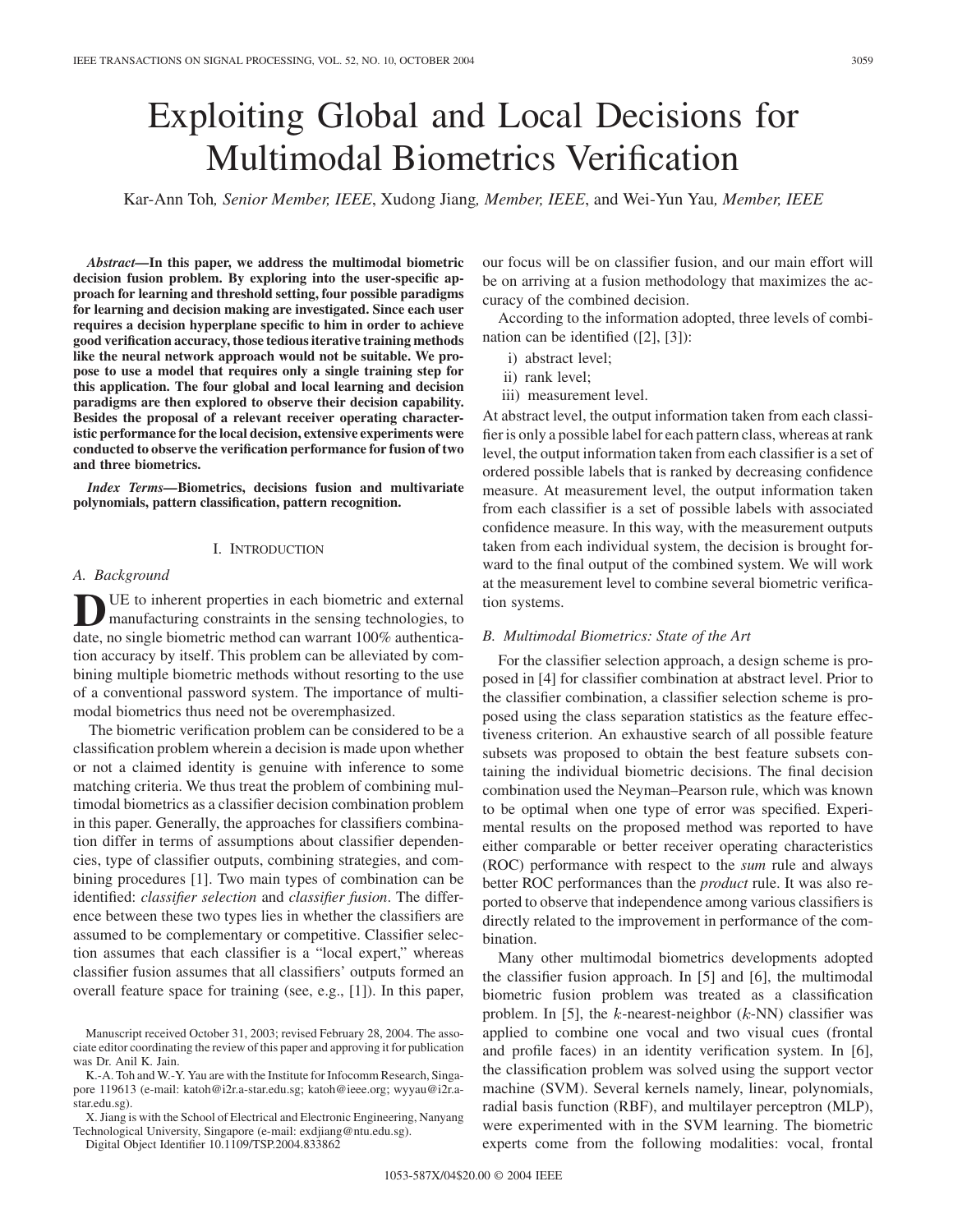face, and profile face. The training data set consists of 111 genuine users and 3996 imposters, and the test data set consists of 37 genuine users and 1332 imposters. Based on these rather small data sets, it was found that the linear kernel outperforms those nonlinear ones. The SVM method was compared with several conventional classification methods including the  $k$ -NN classifier, and the results show superior classification accuracy of SVM on test data for most cases. In [7], several binary classification schemes, including SVM, MLP, C4.5, and Fisher's linear discriminant Bayesian classifier, were evaluated to combine the face and speech data for person identity verification. It was reported that the SVM and Bayesian classifiers achieved the best results among the evaluated schemes. In [8], several clustering algorithms, including their variants, were used to combine several unimodal face and voice authentication means. It was reported that fuzzy clustering algorithms have better performance compared with classical  $k$ -means and other simple fusion algorithms like AND and OR rules. It was also reported that the median RBF provides a reliable technique for data fusion.

Another important approach is statistical based. In [9], a Bayesian supervisor [10] was proposed to combine the face and speech experts. It was demonstrated that a multimodal system was capable of improving the decision accuracy significantly. The Bayesian supervisor was reported to be more successful than a Mean supervisor in terms of multimodal decision making. The *sum* and *product* rules [11] for combining classifiers can be considered as statistical-based since many statistical conditions have been implicitly assumed. The *product* rule implicitly assumes independence among the decision experts, whereas the *sum* rule implicitly assumes the *a posteriori* probability computed by the decision expert's resemblance to the prior probabilities [4]. The following are two examples of how the product rule can be exploited. In [3], the face and fingerprint biometrics were integrated using a product-based composite imposter distribution. In [2], the speech and face biometrics were integrated using a weighted geometric average, where normalization of each input played an important role since the weighting emphasizes the classification power of the most reliable classifiers.

# *C. User-Specific Multimodal Biometrics*

The idea of localized multimodal biometric learning and decision has probably first been seen in [12], wherein a user-specific scheme is proposed for the multibiometric parameters. In this method, a user-specific matching threshold can be computed using the cumulative histogram of imposter scores for each biometric for each user. The scores for each user-specific-threshold biometric can then be averaged to produce the final score label. Alternatively, each user can be assigned a specific weight for each biometric, and these weights can be estimated using an exhaustive search for minimal error rates (sum of false accept and false reject rates) over all users. Although only a moderately small database (50 users) has been tested in [12], the authors had demonstrated that such specific weights and thresholds for individual users can improve combined matching accuracy as compared with one that uses only common thresholds and equal weights. For both cases, the total number of parameters to be estimated is proportional to the number of biometrics used and the number of users. Indeed, the total number of weighting parameters to be estimated is given by (number\_of\_user  $\times$  number\_of\_biometrics). When there is a large number of users in the system, then estimation of these weighting parameters by these exhaustive means for each biometric and each user becomes nontrivial. Moreover, when a new user is added into the system, an additional set of weight parameters has to be, again, exhaustively estimated and included into the system. It is also noted that a linear decision hyperplane has been adopted for this application, and the system cannot cater to more complex nonlinear decision hyperplanes.

## *D. Contributions and Organization*

Noting that local learning and decision is not well-explored in the context of multimodal biometrics, in this paper, we explore into using a nonlinear decision separation hyperplane to improve the verification accuracy. We adopt a learning methodology that does not need exhaustive estimation of weighting parameters, as in [12], when a new user is added into the system. In addition to those *user-specific-thresholds-with-equal-weights* and *common-threshold-with-user-specific-weights* paradigms, as seen in [12], we explore a new learning and decision paradigm called *local-learning-with-local-decision* and study its performance. While [13] focused only on the conventional nonuser-specific learning and decision treatments similar to those in [4]–[10], contributions of this paper are related to the improvement of verification performance via the proposal of new learning and decision methodologies such as

- i) a proposed new local learning scheme that does not require exhaustive learning of weighting parameter for each addition of a new user, as in [12];
- ii) proposed new threshold setting schemes and performance measure for local decisions;
- iii) origination of a new learning and decision paradigm called local-learning-with-local-decision;
- iv) empirical evaluation of four learning and decision paradigms using three biometrics.

This unified evaluation of four possible learning and decision paradigms is important in multimodal biometrics research since no such information has been available.

The paper is organized as follows: In Section II, the problem of multimodal biometric decision fusion is defined before several possible problem treatments are stated. In Section III, the concept of local learning and decisions is introduced and illustrated. Several arising issues like learning from small sample data, learning of local decision hyperplanes, and setting of local thresholds are addressed in the same section. In Section IV, a decision model that requires only single-step training is introduced. This decision model is deemed to be suitable for both local and global decisions learning. Three biometrics are then introduced in Section V before experimental results are reported in Section VI. In Section VII, some concluding remarks are drawn.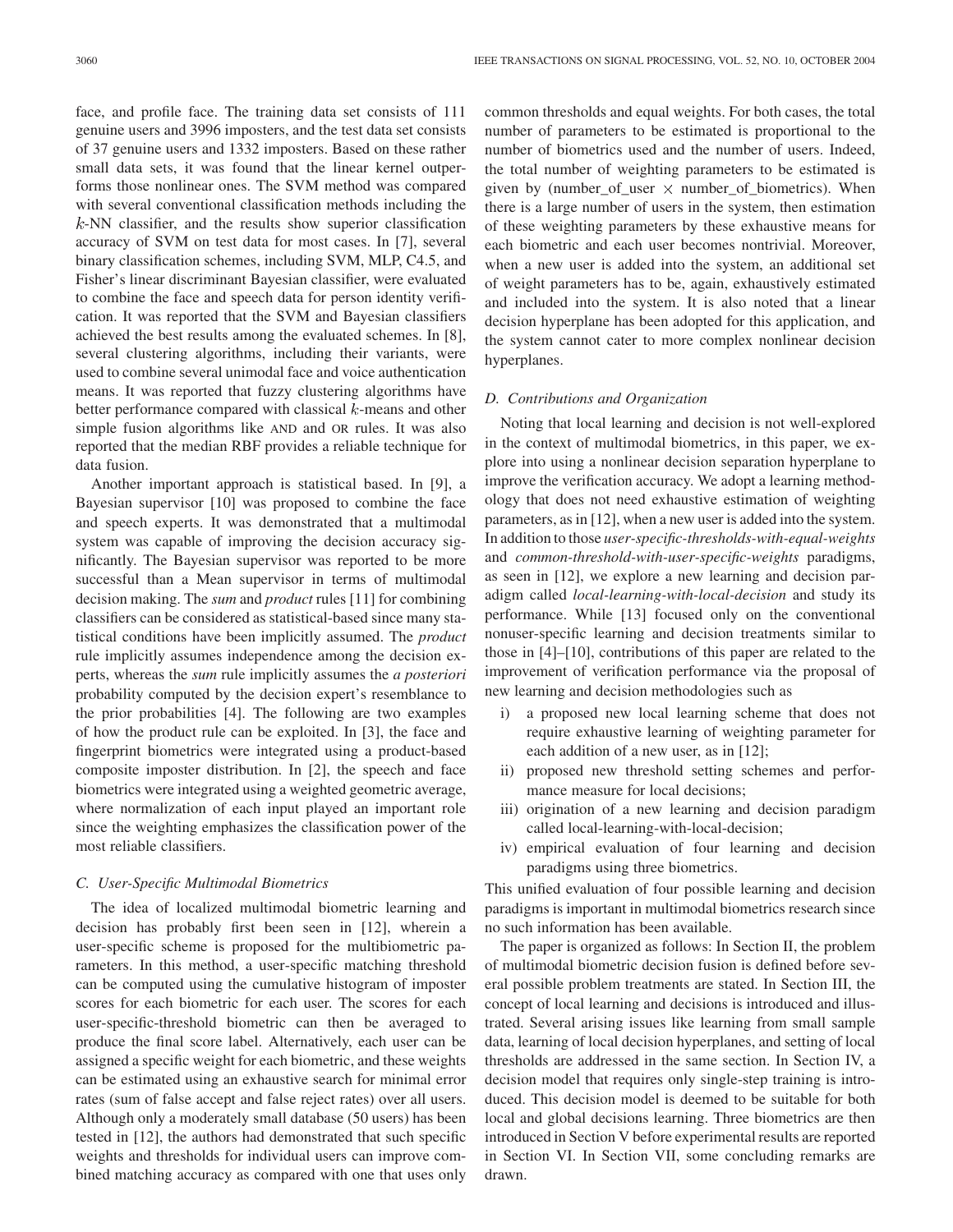# II. PROBLEM DEFINITION AND PRELIMINARIES

## *A. Problem of Multimodal Biometric Decisions Fusion*

Given  $(l, m, n, p)$  as positive integers, and consider the following sets of data obtained from comparing two identities: a training set  $\mathcal{S}_{\text{train}} = \{r_i \in \Re^p, s_i \in \Re\}, i = 1, \ldots, m$  and a test set  $\mathcal{S}_{\text{test}} = \{r_i \in \Re^p, s_i \in \Re\}, i = 1, \dots, n$ , where  $r$  and  $s$ denote the feature vector and the class inference, respectively.

Given a set of biometric authentication decisions  $\mathcal{F} = \{\hat{f}_j(\mathbf{r})\}, \, j = 1, \ldots, l$ , where each of its elements  $f_i(\mathbf{r})$  approximates a true *decision function*  $f(\mathbf{r}) = s$  (assuming it exists) that classifies the data given by  $\{S_{\text{train}}, S_{\text{test}}\}$ either as *genuine-users* (class  $C^g$ ) or *imposters* (class  $C^i$ ). In this treatment, the output of each decision approximation function  $f_i(\mathbf{r})$  (individual modality of biometrics) is also called the *match-score* of the comparison or matching process.

Given a set of raw biometric data (before matching) containing N identities, each with M samples:  $\{r_{k,l} \in \Re^p\}, k =$  $1, \ldots, N$ , and  $l = 1, \ldots, M$ . Assuming  $i = 1, \ldots, N$  and  $j = 1, \ldots, M$ , the match-scores for genuine users are generated from *intra-identity matching* among the M samples for each identity, i.e.,  $s = \hat{f}(r_{i,j}, r_{k,l}) = \hat{f}(r), i = k, j \neq l$  $\{ \mathbf{r}_{i,j}, \mathbf{r}_{k,l} \} = \{ \mathbf{r} \}$  in our notation). On the other hand, the imposter match-scores are generated from *inter-identity matching* across the N users:  $s = \hat{f}(\mathbf{r}_{i,j}, \mathbf{r}_{k,l}) = \hat{f}(\mathbf{r}), i \neq k$ .

Given outputs of some  $F$  and using the known class labels in training set  $S_{\text{train}}$ , our problem of *multimodal biometric decision fusion* is to find the best possible authentication decision according to s using this set of  $\mathcal F$ . The set  $\mathcal S_{\text{test}}$ , which has not been used in training, will be used to test the classification performance.

The terms *user-specific*, *personalized*, and *local* for learning and decision will be used interchangeably in our presentation. The terms *user* and *identity* will also be used interchangeably for convenience.

#### *B. Problem Treatments*

The above problem can be treated as a *pattern classification* problem consisting of two stages of processing: *learning* and *decision making*. In biometric problems, apart from globally classifying the data set into two labels, namely, the *genuine-users* and the *imposters*, a local level of labeling can be imposed on each individual user. The learning and decision making processes can then be applied to this local level of user labeling to exploit possible improvement in decision accuracy as compared with the usual global-learning-and-decision case. The following learning paradigms are thus possible from this consideration:

- a) Learn *globally*, decide *globally* (GG): This is *one learning function* and *one decision threshold* for all users.
- b) Learn *globally*, decide *locally* (GL): This is *one learning function* and *multiple decision thresholds*(each individual user corresponds to a decision threshold).
- c) Learn *locally*, decide *globally* (LG): This is *multiple learning functions* (each individual user corresponds to a decision function) and *one decision threshold* for all users.
- d) Learn *locally*, decide *locally* (LL): This is *multiple learning functions* (each individual user corresponds to a

decision function) and *multiple decision thresholds* (each individual user corresponds to a decision threshold).

GG is the most commonly adopted approach to solving the multimodal biometric decisions fusion problem (see, e.g., [2], [3], [7], [13], and [14]). The main idea of this approach is to treat all match-scores from genuine users as one single class that is to be differentiated from those match-scores obtained from imposters that formed the other class. In a more general sense, this decision fusion problem can be treated as a classification problem, separating the class consisting of genuine-user matchscores and the class consisting of imposter match-scores.

GL and LG are relatively new, and thus far, only one article from the multimodal biometrics literature [12] has mentioned them, and their potential has yet to be fully exploited since only simple weights and thresholds have been incorporated.

LL has not been covered in any multimodal biometrics literature to the best of our knowledge. Their usability and robustness are thus not known. In this approach, the genuine-user scores from each individual user are to be separated from the scores from respective imposters, and each user forms his/her own personalized decision hyperplane. In other words, the problem is broken down into  $N$  subproblems (suppose there are  $N$  users) for the individual users, where each performs his/her own learning and classification of match-scores for the genuine-users from those respective imposters.

In this paper, we will compare the positive and negative aspects of the above four paradigms empirically using three biometrics, namely, fingerprint, speech, and hand-geometry. We will skip discussion on GG as it is quite well known. As many basics come from LL, we will begin with an illustration on LL in Section III before the follow-up issues on local learning and local decision.

#### III. LEARNING AND DECISIONS

# *A. Illustrative Example*

We begin with an illustrative example. Every individual biometric method has a certain matching characteristic for each identity. When combining different biometric modalities from the same person, each individual identity thus displays a certain trait of the relative matching characteristics (e.g., match-scores) among the modalities. For instance, consider the match-scores of three genuine users and their respective imposters, as shown in Fig. 1(a) (for reasons of simplicity, we do not segregate imposters with respect to each user as the distribution of these subsets of scores is not apparently distinguishable).

When a person has persistent wet fingerprints [see, e.g., user-1 in Fig. 1 and some of his image samples, as shown in Fig. 3(a) and (b)], then his/her fingerprint match-scores (high scores for good matchings) for verifying the same fingers would exhibit a certain distribution, possibly low and scattered due to different degree of wetness recorded during each query. If this person speaks quite clearly such that a low matching error measure is always obtained when he uses the speaker verification (low scores for good matchings) system, then the combination of fingerprint and voice-based verification systems can incorporate the information on the relatively low scores due to fingerprints (low but above a certain recognition threshold)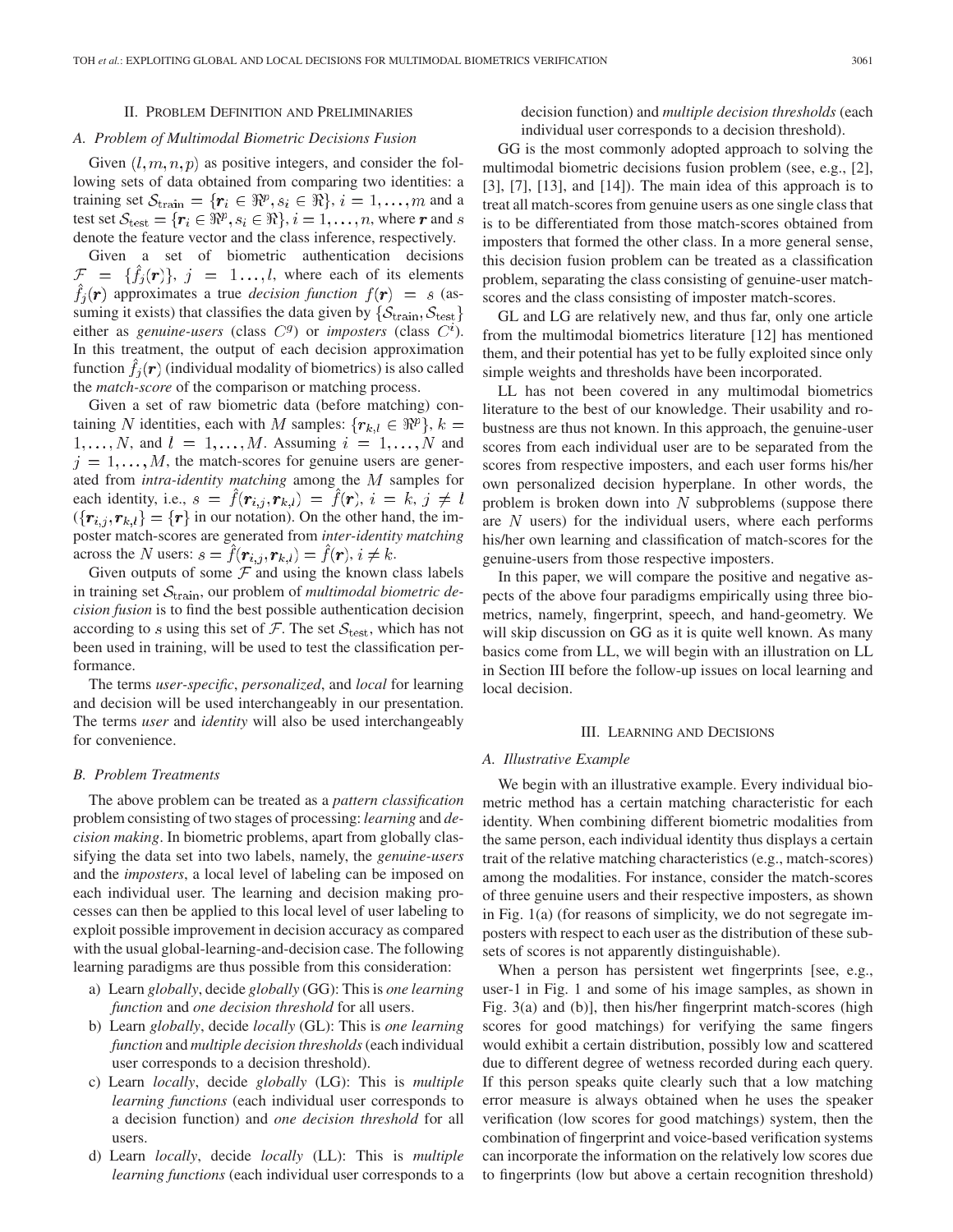

Fig. 1. Distribution of genuine and imposter scores for three different users with (a) nonpersonalized (global) decisions and (b) personalized (local) decisions.

and the information on the relatively low scores due to voice. Similarly, for user-2 and user-3 in Fig. 1(a), their genuine match-scores exhibit different clustering.

Instead of a linear decision hyperplane, we can learn a nonlinear decision hyperplane specific to the individual user for a better description of these individual users. The quest for a nonlinear decision hyperplane can be gathered from Fig. 1(b), where we adopt a personalized polynomial (P1-P3) for each user. A full bivariate polynomial model of order 2 was used for all three users for this illustration. The resulting separation curves at three different indicated threshold levels are shown as (P1,  $th = 30$ ), (P2,  $th = 38$ ), and (P3,  $th = 34$ ), respectively, for the three individual users. It can be seen from this figure that both genuine-user scores from user-2 and user-3 are linearly separable from the imposter scores, and hence, a nonlinear separation curve may not be needed. However, for user-1, a nonlinear decision curve is preferred over a linear one since it provides better classification accuracy. It is noted that in this example of three users, the personalized (local) decision, as shown in Fig. 1(b), as compared with the nonpersonalized (global) decision, as shown in Fig. 1(a), has resulted in a reduction of number of false rejects by two for user-1. In both cases of personalized and nonpersonalized decisions, a nonlinear decision is preferred over a linear one [OWM in Fig. 1(a) is the linear optimal weighting method, as seen in [15]].

Having illustrated the idea of localized learning and decisions, we are ready to look into several issues that arise from this localized formulation. The first issue is the learning data available, i.e., we may not have the two generally large groups of imposter and genuine-user scores as in the nonpersonalized case. The second issue is the learning methodology to be used for this data structure. The third issue is the threshold settings under such a learning framework. We will follow up in Sections III-B–D for a more detailed discussion about these issues and show how we can exploit the merits of such personalized formulation.

# *B. Learning from Small Sample Data*

In the nonpersonalized case, usually, two large sets of data are available to learn the decision hyperplane. These two data sets are the genuine-user scores and the imposter scores. The genuine-user scores are obtained from *intra-matchings* among multiple biometric samples taken from the same identity, whereas the imposter scores are obtained from *inter-matchings* among the biometric samples taken from different identities. Learning in this nonpersonalized case is thus aimed at forming a decision hyperplane based on these two aggregate clusters of matchscores taken from every person where the total data size for each class is relatively large (usually more than a few hundred match-scores for the genuine-user class in the set  $C<sup>g</sup>$  and more than a few thousand match-scores for the imposter class in the set  $C^i$  in a typical application).

In contrast to the above nonpersonalized case, the personalized case may not enjoy the luxury of such a large data size. Under a typical application scenario, a user may have only a few sample biometric data enrolled. The size of genuine-user scores is thus limited to the intra-matchings among these few enrolled samples from the same person. As for the imposter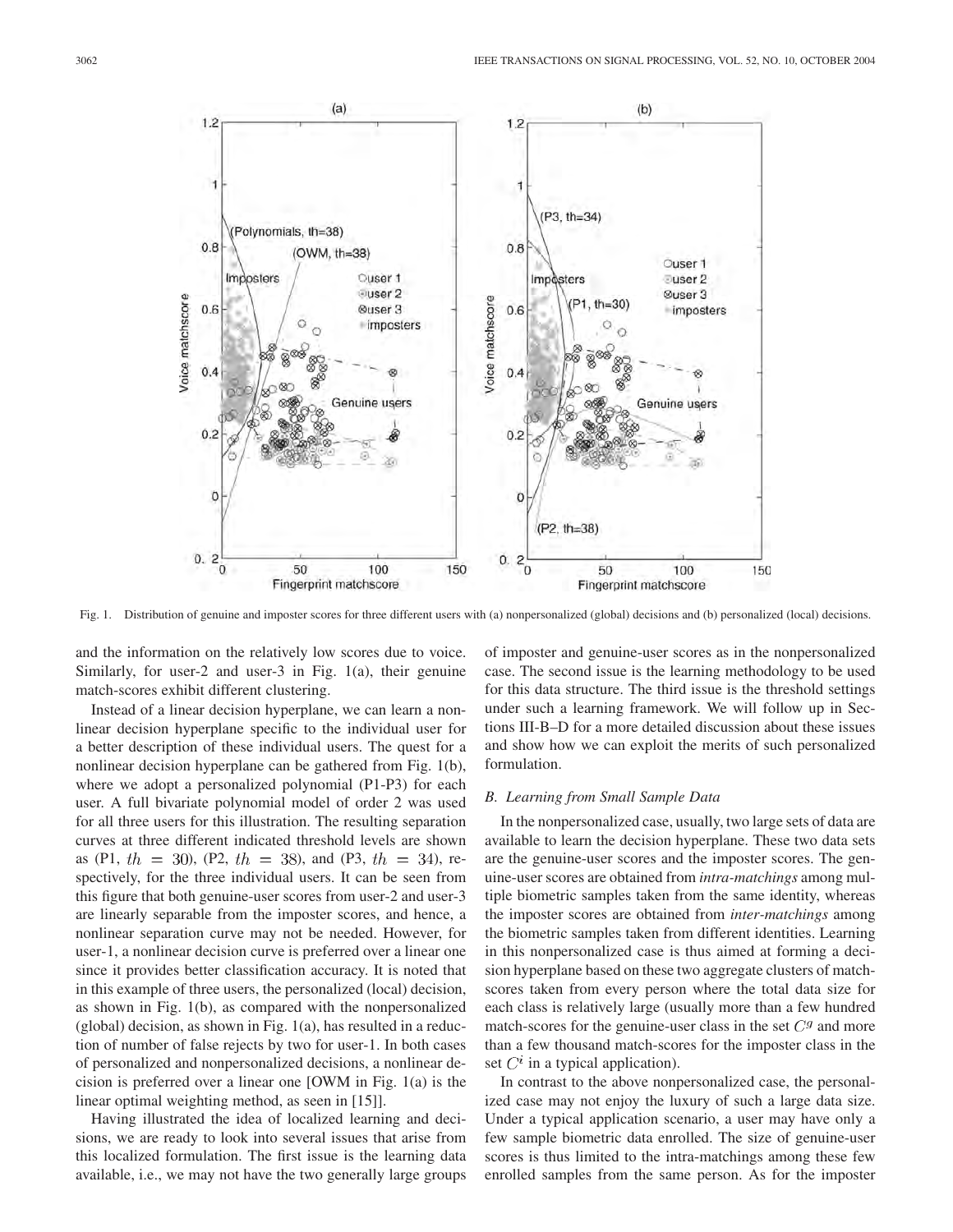scores, the data is obtained from inter-matching the selected user across all other users. Differing from the nonpersonalized case above, these imposter scores corresponding to a selected user do not include imposter scores that are unrelated to him (i.e., the imposter scores are generated using only other users). The size of imposter scores in the personalized case is thus smaller than that in the nonpersonalized case, although it may not be as small as those for genuine-users. The main problem here is that this unbalance of different classes may affect the density-based training. Another possible problem is that the small number of genuine-user score samples may not be representative enough for possible large variations during query applications.

To circumvent these problems, rather than reducing the already limited imposter samples, we propose to include additional "noisy" samples into the genuine-user class for each user in order for all available data to be exploited. From our empirical studies, a few percent of Gaussian noise (with respect to the original genuine-user match-scores) centered about each original genuine-user scores would be useful. The total number of genuine-user samples including "noisy" and original "nonnoisy" points could be chosen to approach a certain fraction of the number of imposter samples. We will provide more details in the experiment section.

The robust parameter estimation by different kinds of noise injection is out of the scope of this work. Therefore, we use a simple way to do noise injection. To find out more on the effect of different kinds of noise injection on the generalization improvement, see [16] and references within.

#### *C. Learning of Local Decision Hyperplanes*

Learning the personalized parameters for each user in a medium/large database calls for an efficient and accurate learning methodology as well as a small parameter set for each user. This renders many iterative learning methods that are not suitable since they take up a lot of effort during the learning stage.

In machine learning, a plausible way to handle this problem is to use SVMs to learn the nonlinear discrimination hyperplane, which optimizes the class boundary separation rather than the usual error objective. However, for nonseparable classes, the use of SVMs requires special treatment, which is nontrivial. Moreover, training of SVMs for the nonlinear discriminant hyperplane, which usually results in a constrained quadratic formulation, requires an iterative learning procedure that does not guarantee global optimal solution when the formulation is nonlinear.

The feedforward neural network provides good approximation and classification accuracies as it has been shown to be a universal approximator (see, e.g., [17] and [18]). However, training of the network requires an iterative process whereby its initialization for good accuracy is usually a trial-and-error game [19]. The RBF network (RBFN) (e.g., [20]) has been widely used for approximation due to its structural simplicity. Typically, training of the RBFN involves selection of the hiddenlayer neuron centers, choosing the width parameters, and estimation of the weights that connect the hidden and the output layers. Although the weights can be estimated using the linear least squares algorithm, once the centers and width parameters

are fixed, selection of these centers and width parameters remains a nontrivial task.

In view of these problems, we introduce a decision model that does not require iterative learning and, at the same time, provides good classification capability. Since the formulation and derivation is rather involved, we will present this decision model in a separate section (see Section IV).

## *D. Setting of Local Thresholds*

As mentioned in the problem definition section, there are two ways in which the thresholds can be set: many local thresholds and a global threshold. Since setting of global threshold can be based directly on the ROC for require recognition rates, we will pay attention to the local thresholds setting.

The ROC curve is not directly obtained in a straightforward manner as in the case of the local thresholds setting. In this work, we propose an approach to obtain a comparable ROC performance for user-specific threshold settings and, hence, a measure to select these user-specific thresholds.

Let  $A_k$  be the set containing  $k = 1, \ldots, N$  users with normalized genuine scores  $\{a_{ki} \rightarrow 1\}_{i=1,...,m} (a_{ki} = \hat{f}(r_{ki}, r_{kl}), j \neq j)$ l), and let  $\mathcal{B}_k$  be the set containing the corresponding normalized imposter scores  ${b_{kj} \rightarrow 0}$   $_{j=1,...,n}$   $(b_{kj} = f(r_{kj}, r_{il}), k \neq j$  $i$ ).  $m$  and  $n$  are, respectively, the total number of intra/inter matching among/across the  $N$  users.

Define midpoint<sub>k</sub> as the average match-score of  $min(a_{ki})$  and  $max(b_{ki})$  for the kth user:

$$
\text{midpoint}_k = \frac{\min(a_{ki}) + \max(b_{kj})}{2}
$$
  

$$
i = 1, \dots, m; \quad j = 1, \dots, n. \tag{1}
$$

In addition, define the following minimum and maximum quantities:

$$
minpoint_k = min(a_{ki}), \quad i = 1, \dots, m \tag{2}
$$

$$
\text{maxpoint}_k = \text{max}(b_{kj}), \quad j = 1, \dots, n. \tag{3}
$$

Based on available training data, we then have the following baseline local threshold settings  $\forall k = 1, \ldots, N$ :

*L1*:  $th_k$  = midpoint<sub>k</sub> *L2*: if  $(\text{minpoint}_k < \text{maxpoint}_k)$  then  $(th_k = \text{minpoint}_k)$ else  $(th_k = midpoint_k)$ *L3*: if (minpoint<sub>k</sub> < maxpoint<sub>k</sub>) then  $(th_k = \text{maxpoint}_k)$ else  $(th_k = midpoint_k)$ *L4*: if (minpoint<sub>k</sub> < maxpoint<sub>k</sub>) then  $(th_k = \text{maxpoint}_k)$ else  $(th_k = \text{minpoint}_k)$ *L5*: if  $(\text{minpoint}_k < \text{maxpoint}_k)$  then  $(th_k = \text{minpoint}_k)$ else  $(th_k = \text{maxpoint}_k)$ *L6*:  $th_k = \text{mean}(a_{ki}), i = 1, \ldots, m$ *L7*:  $th_k = \text{mean}(b_{ki}), j = 1, ..., n$ *L8*:  $th_k$  = median( $a_{ki}$ ),  $i = 1, ..., m$ *L9*:  $th_k$  = median( $b_{ki}$ ),  $j = 1, \ldots, n$ .

Considering all users, for each point given by *L1* through *L9*, this acts as a reference at one point on the ROC curve. These thresholds  $th_k$  are then varied concurrently for every identity with similar equal value of *incremental* and *decremented* steps such that a full range of ROC performance can be obtained.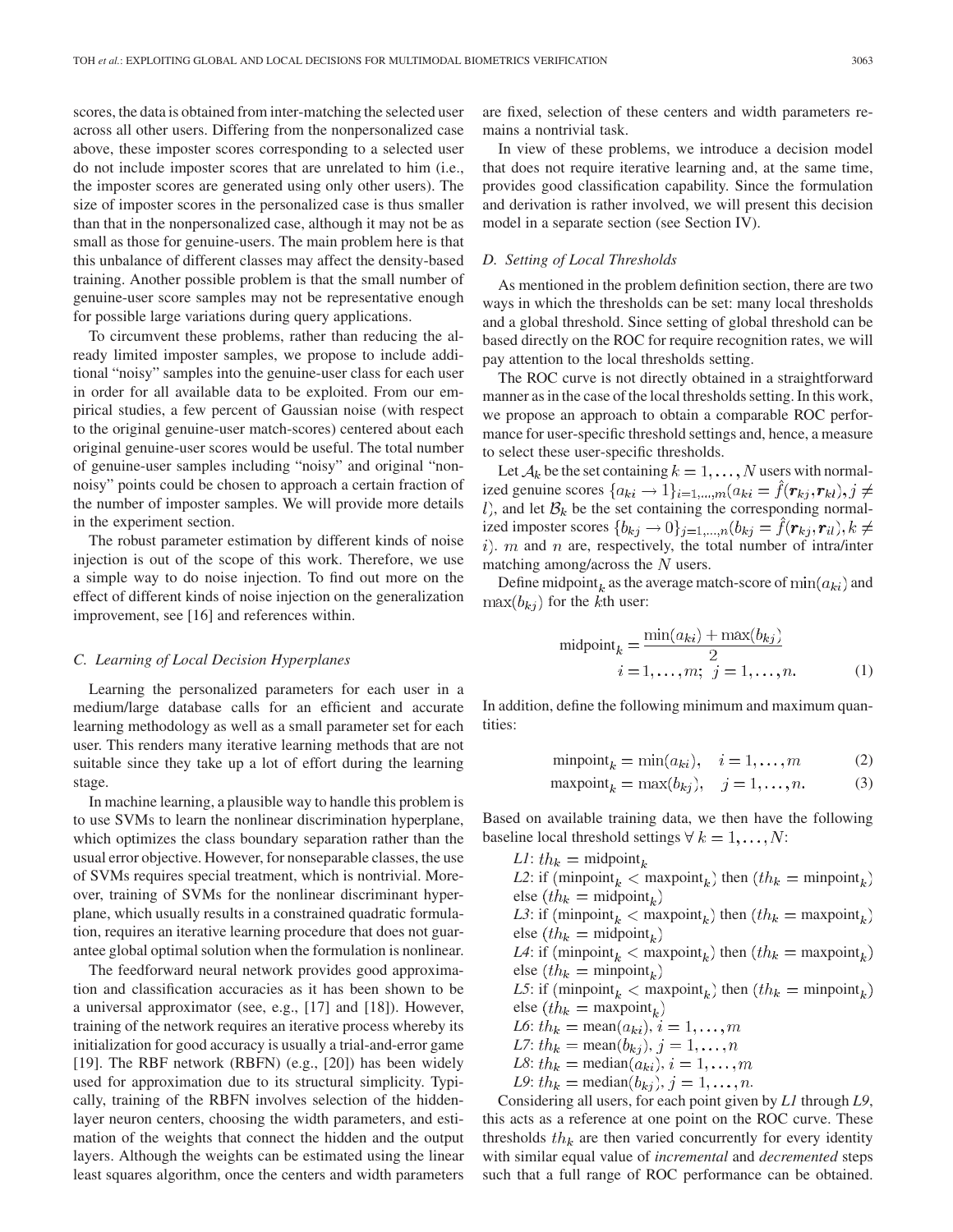The final ROC is obtained by summing the error rates across all identities for each threshold step.

Threshold settings using baselines *L1*–*L3* basically used the midpoint<sub>k</sub>,  $k \in \{1, ..., N\}$  as reference for separable cases (separation between the scores of genuine-users and imposters) and used the boundary points (minpoint<sub>k</sub> or maxpoint<sub>k</sub>) for nonseparable cases. Baselines *L4*–*L5* used only the boundary points (minpoint<sub>k</sub> or maxpoint<sub>k</sub>) as reference for separable cases wherein emphasis is placed reversely for nonseparable cases. The main purpose of these "reversing" of thresholds under the overlapping regions is to strike a balance between the false alarm rate (FAR) and the false reject rate (FRR). For baselines *L6*–*L9*, some statistical aspects of distribution (i.e., mean and median) for both genuine-users and imposters were considered.

Bearing in mind that we only have training data for the above threshold settings, we have no "optimal" means on which to base the selection of the best combination such that the test performance is also good. It is therefore the aim of this work to evaluate empirically which of the above baseline threshold settings is suitable for practical use. In an application scenario, the best baseline threshold setting can be used in a cross-validation test to choose an appropriate operating point.

## IV. DECISION MODEL

In this section, we first recall the multivariate polynomials decision model before introducing a reduced model for decisions fusion. This is because the least squares solution form for parameters estimate in the multivariate polynomials decision model can be applied in a straightforward manner in subsequent development with minor modification. To simplify the expression as well as to avoid possible confusion, the notation for individual biometric classifiers  $f_i(\mathbf{r}), j = 1, \ldots, l$  to be combined will be replaced by  $x_j$ ,  $j = 1, \ldots, l$  as polynomial inputs. For example, in the bivariate case,  $x_1$  represents the match-score of biometric-1, and  $x_2$  represents the match-score of biometric-2, and a weight parameter  $\alpha$  is attached to each polynomial expansion term, which will be described below.

#### *A. Multivariate Polynomial Model*

The general multivariate polynomial model can be expressed as

$$
g(\boldsymbol{\alpha}, \boldsymbol{x}) = \sum_{i}^{K} \alpha_i x_1^{n_1} x_2^{n_2} \cdots x_l^{n_l}
$$
 (4)

where the summation is taken over all non-negative integers  $n_1, n_2, \ldots, n_l$  for which  $n_1 + n_2 + \cdots + n_l \leq r$  with r being the order of approximation.  $\boldsymbol{\alpha} = [\alpha_1, \dots, \alpha_K]^T$  is the parameter vector to be estimated, and  $x$  denotes the regressors vector  $[x_1, \ldots, x_l]^T$ . K is the total number of terms in  $q(\alpha, x)$ .

Without loss of generality, consider a second-order bivariate polynomial model ( $r = 2$  and  $l = 2$ ) given by

$$
g(\boldsymbol{\alpha}, \boldsymbol{x}) = \boldsymbol{\alpha}^T p(\boldsymbol{x}) \tag{5}
$$

where  $\alpha = [\alpha_1 \alpha_2 \alpha_3 \alpha_4 \alpha_5 \alpha_6]^T$ , and  $=$ .

Given m training data points with  $m > K$  and using the regularized least squares error minimization objective given by

$$
s(\boldsymbol{\alpha}, \boldsymbol{x}) = \sum_{i=1}^{m} [y_i - g(\boldsymbol{\alpha}, \boldsymbol{x}_i)]^2 + b||\boldsymbol{\alpha}||_2^2
$$
 (6)

the parameter vector  $\alpha$  can be estimated from

$$
\alpha = (\mathbf{P}^T \mathbf{P} + b\mathbf{I})^{-1} \mathbf{P}^T \mathbf{y} \tag{7}
$$

where  $P \in \mathbb{R}^{m \times K}$ ,  $y \in \mathbb{R}^{m \times 1}$  and **I** is a  $(K \times K)$  identity matrix.  $\|\cdot\|_2$  denotes the  $l_2$ -norm, and b is a regularization constant.  $P \in \mathbb{R}^{m \times K}$  denotes the Jacobian matrix of  $p(\boldsymbol{x})$ :

$$
\mathbf{P} = \begin{bmatrix} 1 & x_{1,1} & x_{2,1} & x_{1,1}^2 & x_{1,1}x_{2,1} & x_{2,1}^2 \\ \vdots & \vdots & \vdots & \vdots & \vdots & \vdots \\ 1 & x_{1,m} & x_{2,m} & x_{1,m}^2 & x_{1,m}x_{2,m} & x_{2,m}^2 \end{bmatrix}
$$
 (8)

and  $\mathbf{y} = [y_1, \dots, y_m]^T$  is the known inference vector from training data. To avoid a large difference among the output values that may cause numerical ill-conditioning, a normalized output  $y \in [0,1]$  will be used. In (8), the first and second subscripts of the matrix elements  $x_{j,k}(j = 1, 2, k = 1, ..., m)$ indicate the dimension of polynomial input and the the number of instances, respectively. The estimated parameter can then be used in the model given by (5) for the prediction of future class labels.

#### *B. Reduced Polynomial Model*

The above multivariate polynomial expansion provides a natural platform for spanning a wide variety of combination of product and power terms. However, for a full interaction multivariate polynomial model, as shown in (4), the number of terms or parameters becomes very large for high-dimensional and high order problems. Multivariate polynomial expansion becomes impractical due to this explosive number of product terms. In view of this problem, we introduce a reduced model whose number of parameters do not increase exponentially, yet preserve the necessary variety of combinations for the desired approximation and classification capabilities.

In [13], a reduced polynomial model is proposed to combine two biometrics. The model has been shown to have good verification accuracy as compared with several conventional decision fusion methods. Starting from a *multinomial* model and based on Taylor's first-order approximation with appropriate omittance and addition of certain nonlinear terms (see [13] for details), a reduced multivariate polynomial regressor model (RM) is obtained as

$$
g_{\rm RM}(\alpha, x) = \alpha_0 + \sum_{k=1}^r \sum_{j=1}^l \alpha_{kj} x_j^k
$$
  
+ 
$$
\sum_{j=1}^r \alpha_{rl+j} (x_1 + x_2 + \dots + x_l)^j
$$
  
+ 
$$
\sum_{j=2}^r (\alpha_j^T \cdot x) (x_1 + x_2 + \dots + x_l)^{j-1}.
$$
 (9)

The number of terms in this model can be expressed as  $K =$  $1 + r + l(2r - 1)$ . The plots for the number of terms over model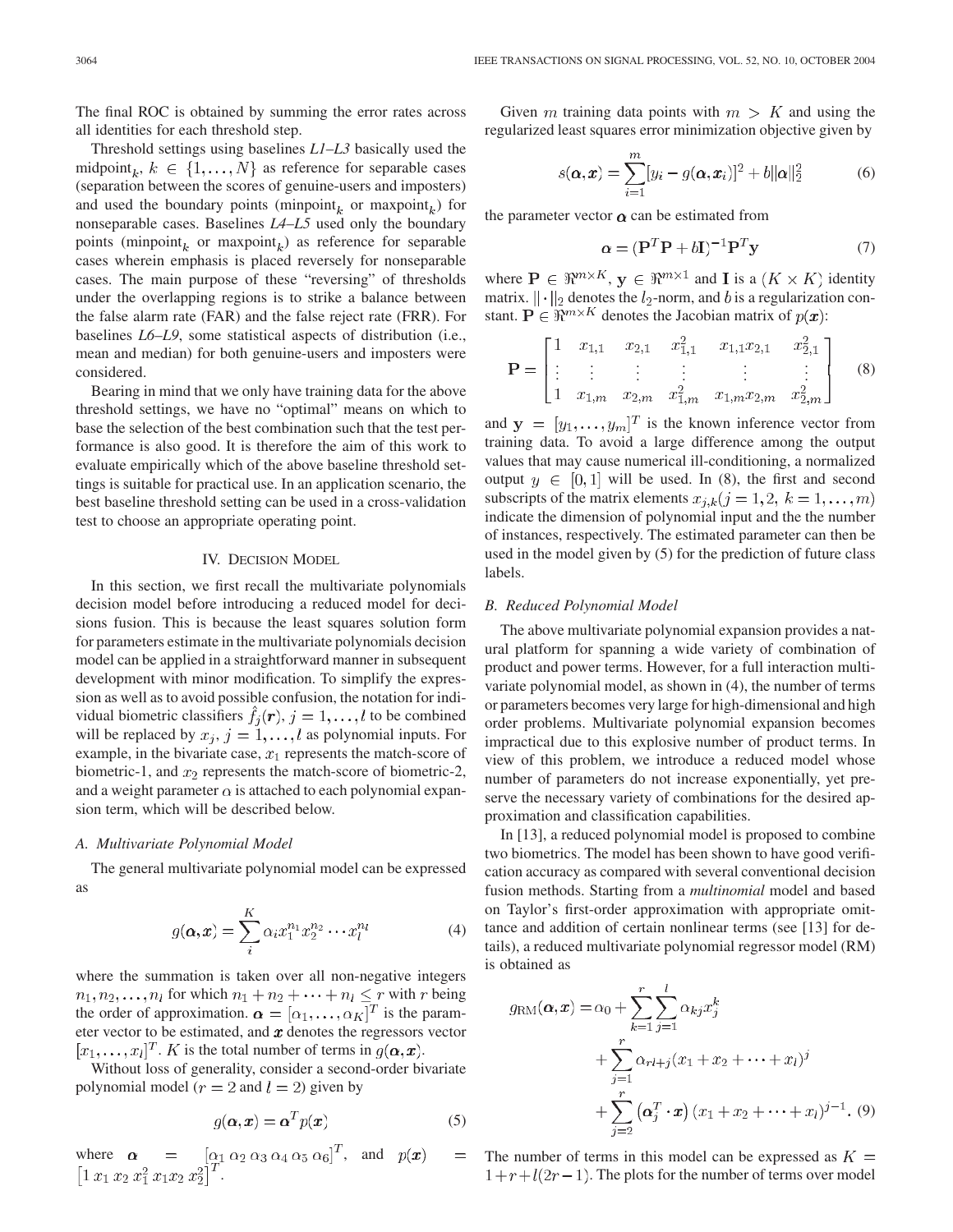

Fig. 2. Number of terms plotted over model order for different input dimensions (dashed line: full multivariate polynomials, continuous line: RM).

order for each input dimension of the RM is shown in Fig. 2. For comparison purposes, the plot includes the exponential curve for those corresponding full multivariate polynomial models.

## V. FINGERPRINT, SPEECH, AND HAND BIOMETRICS

#### *A. Fingerprint Verification*

In general, an automatic fingerprint identification or verification (see, e.g., [21]–[24]) system consists of three main processing stages, namely, *image acquisition*, *feature extraction*, and *matching*. In image acquisition, query and template database images are acquired through various input devices. Development over the years has seen through use of devices that mechanically scan the ink based fingerprints into the computer system to invention of devices that directly capture the fingerprints using sophisticated solid-state sensors. With fingerprint images that could be distorted or contaminated with noise, the automated system seeks to *extract* characteristic *features* that are discriminating for different fingers and yet invariant with respect to image orientation for the same fingers. The final stage of fingerprint identification is to search and verify matching image pairs.

Our representation for the fingerprint consists of a global structure and a local structure. The global structure consists of positional and directional information of ridge endings and ridge bifurcations. The local structure consists of relative information of each detected minutia with other neighboring minutiae. Fingerprint verification is then performed by comparing the minutia information between two templates [25]. Fig. 3 shows four samples of fingerprint images with detected minutiae and area-of-interest segmentation. See [25] and [26] for details-ofminutia detection and matching.

# *B. Speaker Verification*

Speaker verification seeks to determine whether an unknown voice matches the known voice of a speaker with a known identity. It is a subset of the more general problem of speaker recognition that includes the task of speaker identification (see, e.g.,

[27]). Operation of the above systems can either be in fixed-text mode or in free-text mode. In fixed-text mode, a predetermined text is required to be recited for reliable comparison, whereas in free-text mode, speech utterances of unrestricted text can be accepted. The fixed-text system provides a more precise and reliable comparison between two utterances of the same text than that of the free-text system since it works under a better controlled environment. The fixed-text system is thus primarily used in access control applications, and the free-text systems are more for surveillance and other applications [27].

In this application, the fixed-text mode and the template matching method is adopted for speaker verification. Comparison of two utterances is performed by aligning the two templates at corresponding points in time. To cater to the difference in duration of the two utterances, the dynamic time warping (DTW) method is adopted when minimizing a distance metric between two feature sets extracted from the speech data. Fig. 4 shows some samples of voice data uttering the word "zero." See [28] for more details about the system (see also [27] and [29] for similar matching designs).

#### *C. Hand-Geometry Verification*

The hand geometry is considered to achieve medium security as compared with fingerprint technology [30]. However, it has several advantages over the use of fingerprints, namely, low computational cost, lack of relation to criminal records, and no imaging problems due to hand's wetness. These features will be exploited to complement the high accuracy feature of fingerprint systems in this fusion development for a robust and yet highly secure system. The problem of having a finger being too wet or too dry for a fingerprint image capture will be resolved without compromising the high security requirement.

A light box was used to flush the background of the captured images such that a sharp edge could be obtained for the hand geometry. Segmentation on this back-lit image became simple as the contrast was high. A pair of hand shape contours can be compared using the contour string-match method [31] or based on the so-called "handcrafted features" [32]. Typical handcrafted features include the length and the width of each finger, aspect ratio of the palm or fingers, thickness of the hand, finger perimeter and areas, and so on [32].

In our current application, we use the width and length information. First, the hand contour is analyzed, and dominant points are located [33]. These points are further identified as finger tips and valleys based on the convex or concave curvature of the contour. The principal axis of each finger is then found using a set of equal separated grid points starting from the respective finger tips. The widths are measured perpendicular to the axes at the grid points. The features used were similar to those in [32], except that a fixed interval was used for the width measurements with a total of 15 to 30 width features being collected for each hand image, depending on the finger length. The length is found using the fingertip and its neighboring valley information. These features of each finger from both the query image and the template image are compared separately. Their absolute matching differences are summed up and normalized as the matching score. Fig. 5 shows a sample captured hand image and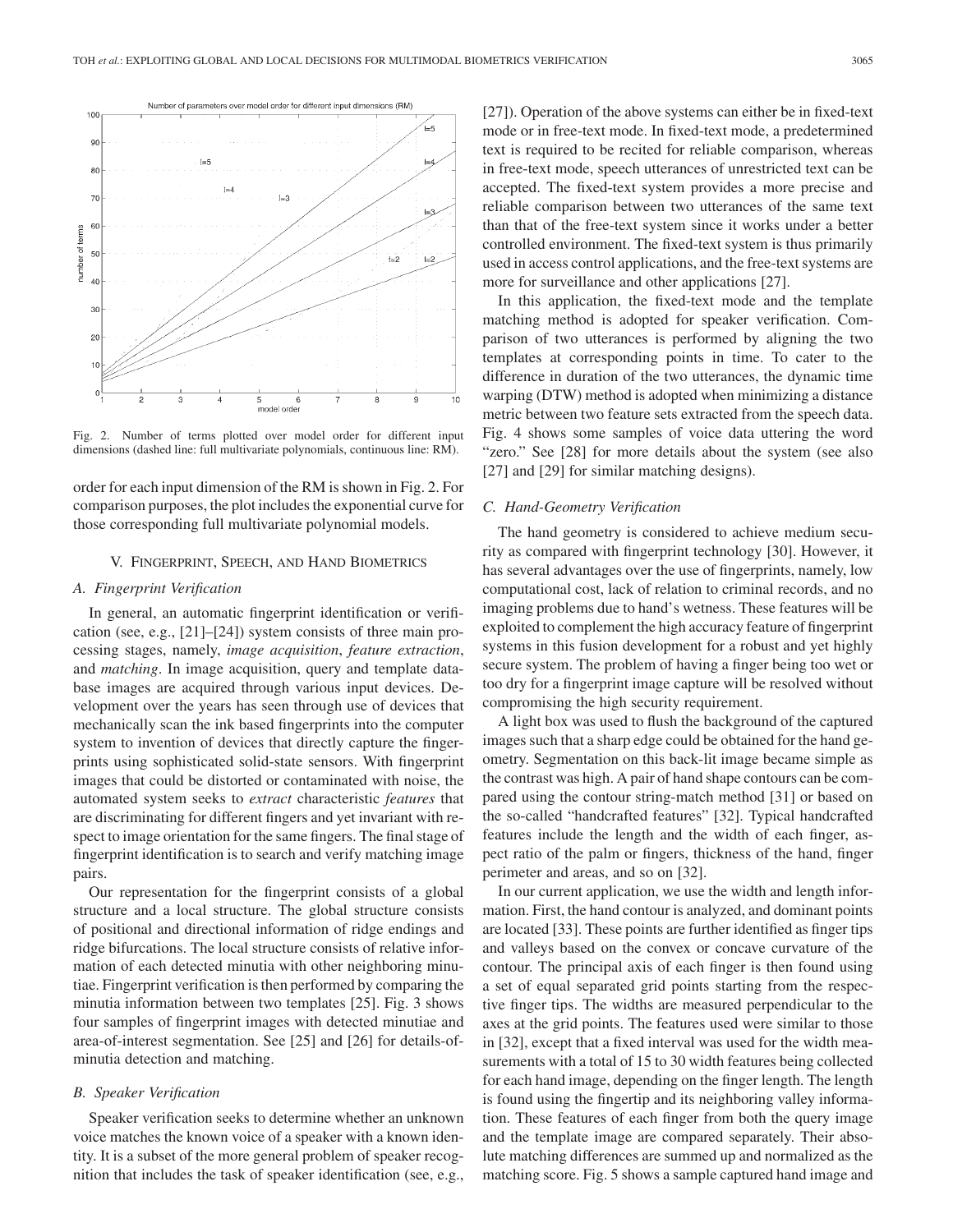

Fig. 3. Fingerprint image samples. (a), (b) Wet fingers and (c), (d) normal fingers.



Fig. 5. (a) Hand image sample. (b) Extracted hand geometry.

its extracted hand-geometry including width/length features in our application.

## VI. EXPERIMENTS

## *A. Data Sets*

Using the data from the above three biometrics, we perform two sets of experiments: One combines only two biometrics (fingerprint and speech data), and the other one uses all three biometrics. Our purpose is to observe the possible effect due to the different number of modality on the verification performance. The fingerprint images were collected using Veridicom's *i*Touch sensor, and the voice data were taken from TIDIGIT database. The images for hand geometry were collected using the mentioned light box setup with a sharp hand image edge.

In the following experiments, each data set corresponding to fingerprint verification, speaker verification, and hand-geometry verification consists of 96 identities, with each identity containing ten samples. For training and test purposes, each of these biometric data sets are randomly partitioned into two equal sets consisting of  $S_{\text{train}}$  and  $S_{\text{test}}$ , each with  $96 \times 5$ samples. The genuine-user and the imposter match scores are generated from these two sets by intra-identity and inter-identity matching among the image/voice samples for each biometric. A total of 960 (96  $\times$  5  $\times$  4/2) sample match scores is thus available for the genuine-user class in each training and test set for each biometric. As for the imposter scores, there are 228 000  $(96 \times 95 \times 5 \times 5)$  sample match scores for the 96 identities. Since all three biometrics have the same number of genuine-user and imposter samples, an arbitrary one-to-one identity correspondence was assumed among the three biometric data sets. For the user-specific case, we have 10 (960/96) genuine-user samples and 2375 (228 000/96) imposter samples corresponding to each user for each biometric.

# *B. Preprocessing and Settings*

Depending on individual implementation, the matching output ranges for different modalities may differ significantly. For such cases, numerical sensitivity may be affected, and hence, a score normalization should be performed between the outputs of different modalities. In our experiments, the match scores for all biometrics are normalized using the largest output value from  $\{S_{\text{train}}, S_{\text{test}}\}$  to within the interval [0, 1] before performing data fusion.

Fig. 6(a)–(f) shows the matching performances for the training and test sets, respectively, for individual fingerprint, speaker, and hand-geometry verifications, before multimodal fusion. The plots show the original nonnormalized match scores.

From the match-score distribution plots shown in Fig. 6(a), (c), and (e), the verification performance depends much on the overlap between the genuine-user and the imposter classes. For the case of fingerprint data, this overlap in match scores depends on the minimum value of the genuine-user scores and the maximum value of the imposter scores. For speech and hand-geometry data, since match scores correspond to matching errors, this overlap is due to the crossing of the maximum value of the genuine-user score and the minimum value of the imposter scores. For convenience, we will call these maximum and minimum values as *boundary match-scores*.

The boundary match-scores distribution corresponding to the 96 individual identities for both genuine-user and imposter classes for each biometric are shown in Fig. 7. We will observe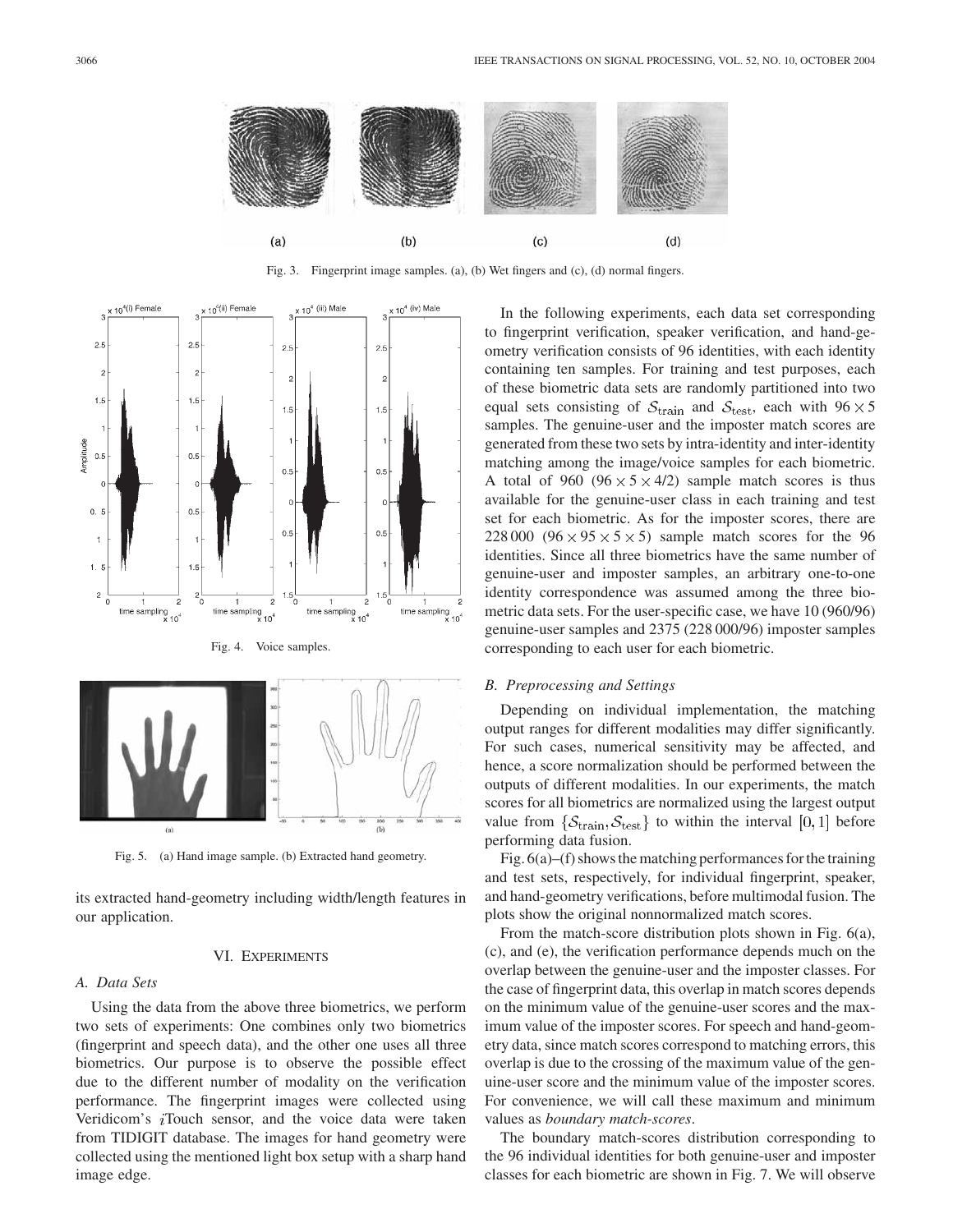

Fig. 6. Matching performance for fingerprint, speech, and hand-geometry verification systems: Training (dashed lines) and test (continuous lines) sets.



Fig. 7. Boundary match-scores distribution for fingerprint, speech, and hand biometrics.

in the following experiments how such a decision boundary varies with different learning settings. In all the following experiments, we set  $r = 3$  and  $b = 10^{-4}$  for the reduced model since we found this setting produces good training and test results from our empirical studies.

As mentioned in Section III-B, we always face the problem of an unbalanced proportion of data for different classes in biometric applications. The ratio of the number of genuine users over the number of imposters is 1:237.5 in our experiment. For the training data, 3% noise with respect to the largest magnitude of the match scores was added to the ten samples of genuine-user scores, and the total number of genuine-user samples, including the original ones, added up to 100 samples. This reduces the ratio to 1:23.75.



Fig. 8. (a), (b) Boundary match-scores distribution for global learning and (c), (d) local learning of two biometrics.

## *C. Combining Two Biometrics: Fingerprint and Speech*

*1) Global Learning with Global Decision (GG):* In this experiment, the commonly used GG paradigm is applied for fingerprint and speaker verification decision fusion. Fig. 8(a) and (b) shows the boundaries of the globally learned combined system for both the genuine and imposter classes. It is clear from this figure that the class separation has been widened in the combined system as compared with those in the single biometric, as shown in Fig. 7.

The GG paradigm has been employed in most applications. In [13], the GG paradigm was compared with several commonly used decision fusion methods, namely, SVM, neural networks, Naive–Bayes, and OWM. The authors showed that the RM model in (9) has either superior or comparable training and test ROC performances over these commonly used decision fusion methods. In this experiment, we enlarge the data set especially for the imposter class for user-specific applications. The ROC performance to combine the fingerprint and speech biometrics is shown in Fig. 10 (curve labeled as GG). As many comparative studies with those conventional methods has been shown in [13], and to remain focussed on this work, we will compare GG learning (using learning model RM) only with the other three learning and decision paradigms (GL, LG, and LL). We will move on to describe the results for these three paradigms before summarizing the comparative results at the end of this section.

*2) Global Learning with Local Decision (GL):* The local threshold settings (*L1*–*L9*) described in Section III-D are applied for ROC performance evaluation. Fig. 9(a) and (b) shows the ROC performances for these nine settings of GL on two biometrics (labeled as GL1–GL9 here). Here, we see that the best overall training ROC performances go to GL4, GL3, and GL1 [see Fig. 9(a)]. However, for the test performance as seen in Fig. 9(b), the best results goes to GL9, GL7, and GL5, which have closely comparable ROC curves. The sharp drop in performance for GL4 from training to test can be understood from the globally learned boundary match score plots, as shown in Fig. 8(a). Here, the test boundary match scores for the genuine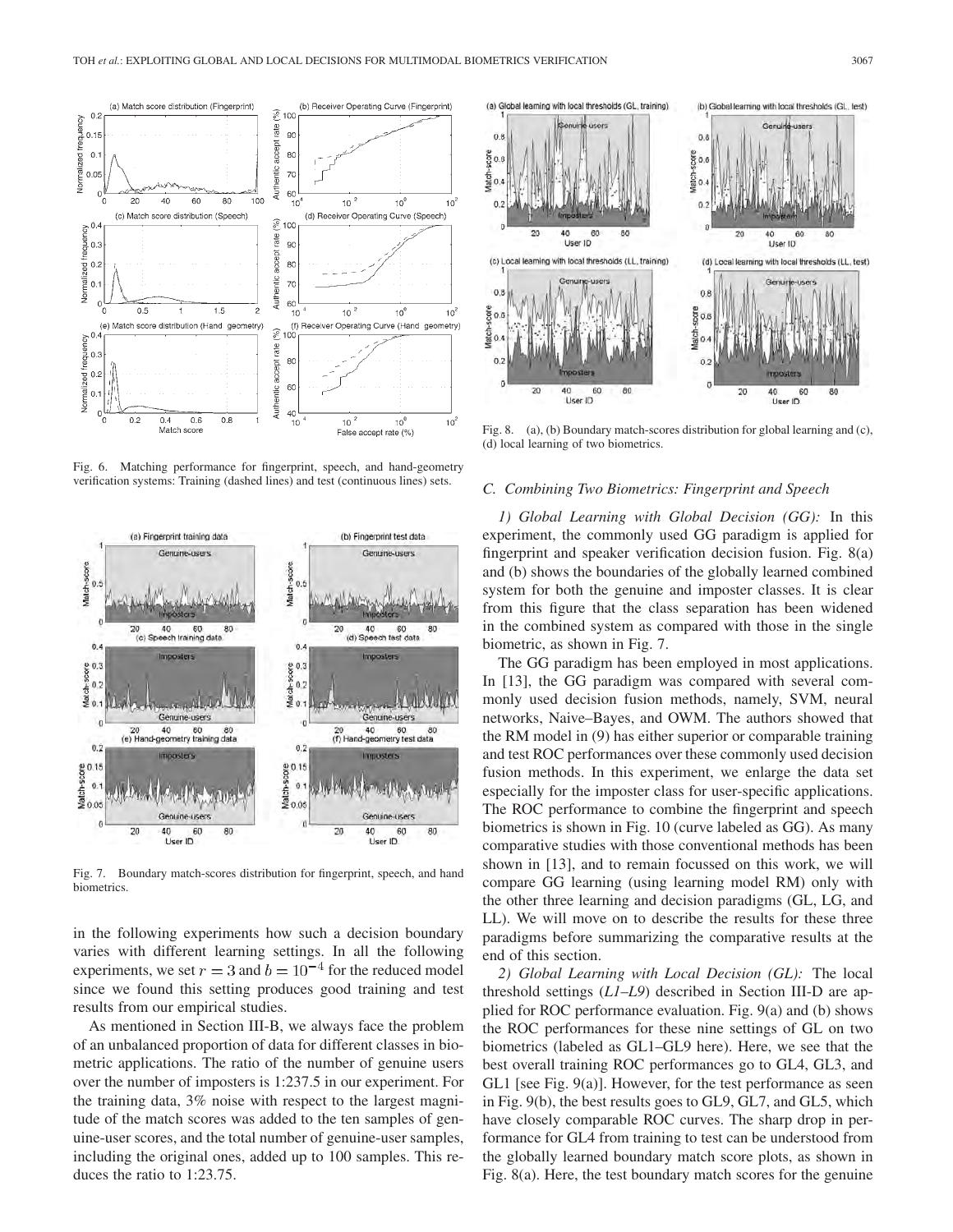

Fig. 9. ROC curves for nine settings of (a), (b) GL on two biometrics, (c), (d) LL on two biometrics. L1–L5: continuous lines. L6–L9: dotted lines.



Fig. 10. ROC curves for GG (continuous), GL7 (dotted), LG (dashed),  $LG^*$  (dashed-dotted),  $LG+$  (dashed), LL7 (continuous), LL7<sup>\*</sup> (dotted), and  $LL7 + (dotted)$  from two biometrics (fingerprint and speech).

users are seen to vary significantly from corresponding training samples, and GL4 capitalizes its thresholds on these much varied decision boundary for the genuine users. Conversely, GL5 has its baseline set at the less-varied decision boundary for the imposters, and therefore, it has better test performance.

The fact that GL7 and GL9 have better ROC results than GL6 and GL8 shows that the imposters have relatively stable match score distribution than that of genuine users across the training and test data sets.

One of the local thresholds (*L1*) based on the above globally trained data is plotted in Fig. 8(a) and (b) as a dotted line between the boundaries of the genuine and imposter scores. One of the best test results (GL7) from the nine settings is plotted in Fig. 10 along side with other paradigms for comparison.

*3) Local Learning with Global Decision (LG):* The local learning method, adopting the RM model from Section IV-B, is applied in this experiment. As the model order was chosen as  $r = 3$  for every identity, we have 14 weight parameters in RM for each identity. This corresponds to a total of  $96 \times 14$  weight

parameters in the local learning system as compared with only 14 weight parameters in the previous global learning system. Having learned locally, a global threshold is set for all identities. The local learning boundary match score distribution is shown in Fig. 8(c) and (d). It is seen from this figure that the decision boundary for imposters is more varied than it was in GG. However, the decision boundaries between the genuine users and imposters are widen for many identities. The ROC plot for LG is shown in Fig. 10 along side with other learning paradigms for comparison.

*4) Local Learning with Local Decision (LL):* Both the local learning method, using the RM model from Section IV-B, and the local threshold settings (*L1*–*L9*) described in Section III-D are applied in this experiment. Fig. 9(c) and (d) show the ROC plots for the nine different threshold settings (labeled as LL1–LL9). It is seen from this figure that LL7, LL3, and LL9 have the best performances for both training and test data among the nine different threshold settings. This is followed by LL1, LL4, LL6, LL5, LL8, and, last, LL2 considering both training and test data. The relative better performances of LL3 over LL2 and LL4 over LL5 (for some regions only in the test data) indicate that the boundary imposter scores have relatively stable distribution over the overlapping regions. Similar to those GL cases, the relatively stable imposter match score distribution is also reflected in LL7 and LL9 over LL6 and LL8. One of the best results (LL7) is plotted in Fig. 10 as a comparison with other learning paradigms.

5) Local Learning Using  $kNN$  Partitioned Data (LG+,  $LL7+$ ,  $LG^*$  and  $LL7^*$ ): In order to observe the effect of adding noisy samples to the genuine-user scores under the condition of well-represented training and test data sets, two additional experiments are conducted for the two local learning paradigms (LG and LL7). Here, we partition the data into training and test sets by clustering. The 20 genuine scores for each user are classified into ten clusters by a simple  $k$ -means clustering method. The nearest sample to each cluster center is chosen as the training sample, and the remaining ten samples constitute the test set for a user. The obtained training set usually should be more representative than that obtained from random selection. The first experiment is the original partitioning using  $k$ -means without addition of noisy samples (labeled with a " $+$ " attached to the learning paradigm acronym) and the second experiment with addition of noisy samples (a total of 100 genuine-user samples as in previous cases, labeled with a "\*" attached to the learning paradigm acronym). The results for  $LG+$ ,  $LL7+$ ,  $LG^*$ , and  $LL7^*$  are plotted in Fig. 10 for comparison.

With this partition of the training and test sets, the experiments show that  $LG(+,^*)$  and  $LL7(+,^*)$  consistently outperform GG and GL7 for both the training and test data. Although in practice we cannot guarantee to have the representative training data, this experiment shows that LL will outperform GL, even for a small training data set if it is representative. It is also seen that test performance for the case using enlarged noisy samples  $(LG^*)$  and  $LL7^*$ ) is significantly (and consistently) better than that of the case using the original genuine-user scores  $(LG+$  and  $LL7+$ ). This shows that noisy samples can improve the situation even for well represented data.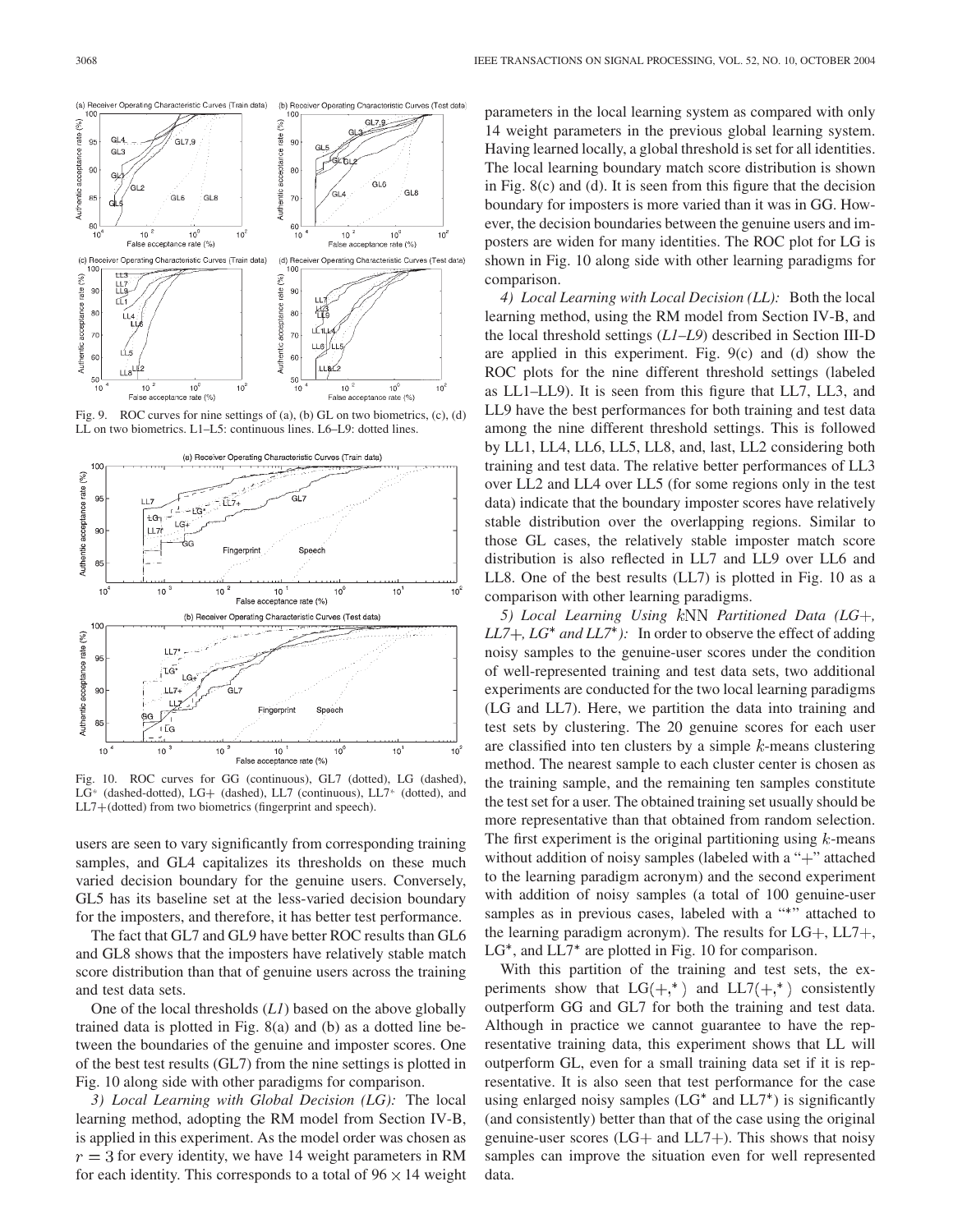|         | Two Biometrics     |                 |        |          |             |        | Three Biometrics |                 |        |            |             |        |
|---------|--------------------|-----------------|--------|----------|-------------|--------|------------------|-----------------|--------|------------|-------------|--------|
|         |                    | Training $(\%)$ |        |          | Test $(\%)$ |        |                  | Training $(\%)$ |        |            | Test $(\%)$ |        |
| Methods | FRR                | FAR             | EER    | FRR      | FAR         | EER    | FRR              | FAR             | EER    | FRR        | FAR         | EER    |
| $RM-GG$ | $\Omega$           | 5.2912          | 1.1109 | $\Omega$ | 100         | 1.2910 | $\left( \right)$ | 0.2316          | 0.1317 | $\Omega$   | 0.5127      | 0.1838 |
| $RM-GG$ | 17.8125            | $\theta$        |        | 24.0625  | $\theta$    |        | 5.3125           | $\Omega$        |        | 8.0208     | $\Omega$    |        |
| RM-GL   | $\left\{ \right\}$ | 8.8544          | 1.0257 | $\Omega$ | > 35.3789   | 1.2874 | $\Omega$         | 0.3096          | 0.1368 | $\Omega$   | 0.9632      | 0.2182 |
| $RM-GL$ | 18.5417            | $\theta$        |        | 24.7917  | $\Omega$    |        | 6.5625           | $\theta$        |        | 8.5417     | $\theta$    |        |
| $RM-LG$ | $\left( \right)$   | 1.9939          | 0.2327 | $\Omega$ | 99.7947     | 0.6509 | $\Omega$         | 0.0101          | 0.0523 | $\theta$   | 0.0702      | 0.0854 |
| $RM-LG$ | 12.2917            | $\Omega$        |        | 28.5417  | $\Omega$    |        | 0.5208           | $\theta$        |        | 6.6667     | $\Omega$    |        |
| $RM-LL$ | $\Omega$           | 2.3719          | 0.2904 | $\Omega$ | > 36.7439   | 0.7394 | $\Omega$         | 0.0425          | 0.1044 | $^{\circ}$ | 0.8811      | 0.2165 |
| RM-LL   | 14.1667            | $\Omega$        |        | 27.2917  | $\Omega$    |        | 0.2083           | $\Omega$        |        | 4.5833     | ()          |        |

TABLE I COMBINING TWO AND THREE BIOMETRICS: PERCENTAGE ERROR RATES

#### *D. Summary of Results for Combining Two Biometrics*

Table I shows the results for *Equal Error Rate* (EER), *False Reject Rate at zero False Accept Rate* (FRR<sub>zeroFAR</sub>), and *False Accept Rate at zero False Reject Rate* (FAR<sub>zeroFRR</sub>). For *local decisions*, we see that from GG to GL and from LG to LL, there is an improvement of FAR<sub>zeroFRR</sub> for the test results *from about 100% to about 30+%*. As for  $FRR_{\text{zeroFAR}}$ , no significant trend is observed. For test EER, no significant trend is seen from the local threshold settings (GL and LL) to those global thresholds (GG and LG). For *local learning*, it is observed that the EER makes *about 50% improvement* when comparing GG with LG and LL.

To summarize, based on the few operating point of EER,  $FRR_{\text{zeroFAR}}$ , and  $FAR_{\text{zeroFRR}}$ , we do not observe a significant trend for local decisions, except for FAR<sub>zeroFRR</sub>, which shows significant improvement from from about 100% to about 30+%. However, the ROC plots revealed that there could be 2%–4% improvement using local threshold at regions of low FAR using LG and LL as compared with GG. For local learning, significant EER improvement of 50% is observed, as compared with that of global learning.

# *E. Combining Three Biometrics: Fingerprint, Speech, and Hand-Geometry*

In this experiment, we combine the verification decisions from all the three biometrics described. Similar to previous experiments on two biometrics, the four learning and decision paradigms are compared.

*1) Global Learning with Global Decision (GG):* Fig. 11(a) and (b) shows the match score boundaries for the globally trained combined system. It can be seen from this figure that the gaps for these decision boundaries have been widen as compared with those using two biometrics. This has resulted in occurrence of more separable cases (separate between genuine-users and imposters), hence, better ROC performance than the two biometrics case. For comparison purposes, the ROC results for global decision (GG) are presented in Fig. 13 along side other paradigms for training and test data.

*2) Global Learning with Local Decision (GL):* One of the local threshold settings (*L1*) is shown as a dotted line in between the decision boundaries in Fig. 11(a) and (b). Fig. 12(a) and (b) shows the ROC for nine local threshold settings *L1*–*L9* (labeled

(a) Global learning with local thresholds (GL, training).

(b) Global learning with local thresholds (GL, test)



Fig. 11. (a), (b) Boundary match-scores distribution for global learning and (c), (d) local learning of three biometrics.



Fig. 12. ROC curves for nine settings of (a), (b) GL on three biometrics and (c), (d) LL on three biometrics. L1–L5: continuous lines. L6–L9: dotted lines.

as GL1–GL9) described in Section III-D. It is seen from this figure that GL5 has relatively poor ROC performance in training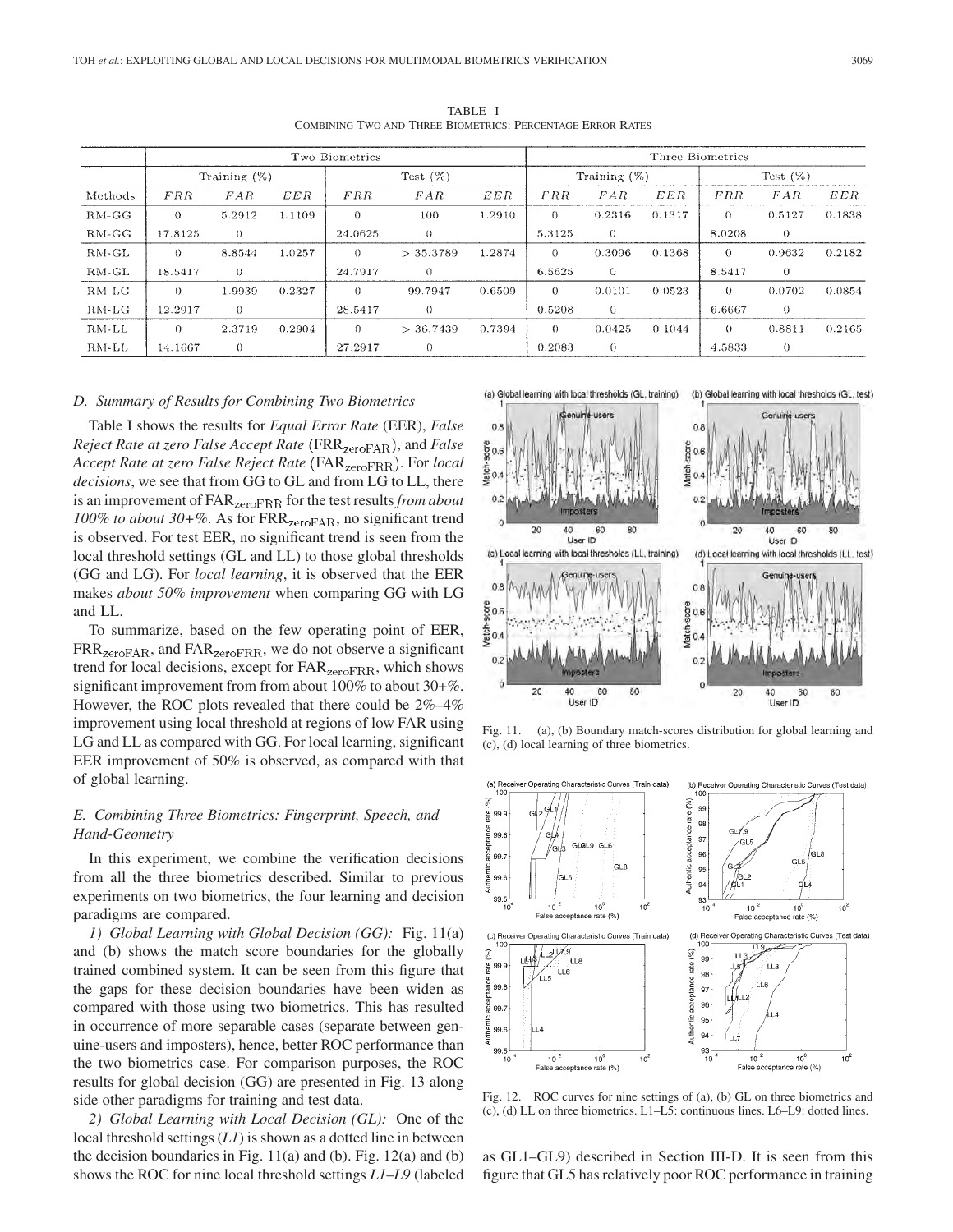

Fig. 13. ROC curves for GG (continuous), GL7 (dotted), LG (dashed), LG<sup>\*</sup> (dashed-dotted), LG+ (dashed), LL5 (continuous), LL5<sup>\*</sup> (dotted), and LL5+(dotted) from three biometrics (fingerprint, speech, and hand-geometry).

but among the best ROC performances in test (comparable to GL7 and GL9). The local threshold settings GL1–GL3 have comparable test ROC performances. Similar to the two biometrics case, GL4, GL6, and GL8 have the worst test ROC performance. One of the best results (GL7) is plotted in Fig. 13 for comparison with other paradigms.

*3) Local Learning with Global Decision (LG):* The boundary match score distribution for the locally learned system combining three biometrics is shown in Fig. 11(c) and (d). It is seen from this figure that the number of overlapping regions has been reduced as compared with that of global learning case [Fig. 11(a) and (b)]. Obviously, the gaps in between the decision boundaries are widened as compared with that in the two-biometrics case. The globally thresholded ROC performance for this LG paradigm is plotted in Fig. 13 along side with other learning and decision paradigms for comparison.

*4) Local Learning with Local Decision (LL):* One of the local decisions (*L1*) for the locally learned combined system is shown as a dotted line in Fig. 11(c) and (d). The ROC performances for the nine threshold settings are shown in Fig. 12(c) and (d). It is seen from this figure that LL9, LL3, LL5, LL1, LL2, and LL7 have comparable ROC performance over many operating points. LL5 excels at the low FAR region, and this curve is plotted in Fig. 13 for comparison. Similar to GL above, the LL4, LL6, and LL8 have the worst test ROC performance.

5) Local Learning Using  $kNN$  Partitioned Data (LG+, *LL5*  $+$ , *LG*<sup>\*</sup>, *and LL5*<sup>\*</sup>): Similar to two biometrics, two additional sets of experiments for noisy and non-noisy cases using  $k$ -means partitioning are conducted for three biometrics. The results for  $LG+$ ,  $LL5+$ ,  $LG^*$ , and  $LL5^*$  in Fig. 13 show similar trends of performances to those in two biometrics: local learning over global learning  $(LL5+, *, and LG+, * over GG)$ and GL7) and noisy over non-noisy ( $LL5^*$  over  $LL5+$  and  $LG^*$ over  $LG+$ ).

*6) Summary of Results for Combining Three Biometrics:* Table I shows the results for EER,  $FRR_{zeroFAR}$  and  $FAR<sub>zeroFRR</sub>$ . For local decisions, we see that from GG to GL

and from LG to LL, there is no improvement of  $FAR_{\text{zeroFRR}}$  for the test results, as compared with those in the two-biometrics case. As for  $FRR_{\text{zeroFAR}}$ , no significant trend is observed. For test EER, the local threshold settings (GL and LL) are seen to deteriorate from those global thresholds (GG and LG). For local learning, as compared with global learning (LG comparing with GG), a 50% EER improvement is observed. However, different from that in the two-biometrics case, LL does not show improvement of EER here. The reason for the deterioration of LL is due to the low performance of LL5 at this region.

Summarizing the performance plots from Fig. 13, we have LL5 and LG showing significant improvement of about 1% over large FAR regions, where LG has a cross-over of performance at a low FAR region. This 1% improvement is significant because the performance is obtained near perfection (100%).

*7) Comments:* Although it is obvious that the verification accuracy for all compared fusion methods improves significantly from the addition of the hand-geometry biometric into the fingerprint and speaker verification systems, several observations can be made from Figs. 10 and 13 and Table I.

The experiments using  $k$ -means partitioning to generate the training and test data show that LL will outperform GL, even for a small training data set if it is representative. Moreover, the addition of noisy samples to enlarge the genuine-user scores can improve the situation. In short, an overdetermined LL system (i.e., size of training data is larger than the size of parameter vector to be estimated) with representative training data would produce good results. A practical scenario to acquire representative data is to enroll multiple samples for each user, including his highest and lowest possible genuine scores.

Regarding the random data partitioning for both two-biometrics and three-biometrics cases, the LL paradigm shows the best overall ROC performance among the compared paradigms. The LG paradigm has ROC performance that is comparable or better, except for low FAR regions, where the ROC crossed over below that of GG. It is further seen from Table I that *local learning* can achieve about 50% of EER performance improvement for both the two- and three-biometrics cases. This shows that *local learning can have significant improvement on verification accuracy for multimodal biometrics.* However, these performance improvements may not be globally true for the entire ROC as seen from those EER,  $FRR_{zeroFAR}$ , and  $FAR_{zeroFRR}$  indicators from Table I.

Table II summarizes the overall performances of the nine local threshold settings based on the ROC plots for both the twoand three-biometrics cases. Here, we see that the baseline *L9* is consistently found within the top three performers for all four test cases (GL and LL for two and three biometrics). The baselines *L7* and *L5* are also found to have good performances. It is seen from this table that baseline *L3* is only suitable for the LL paradigm. The baselines *L8*, *L6*, and *L4* are seen to have consistently poor performances for most experiments.

Based on the above observations, we can conclude that with a relatively small amount of learning data (especially for genuine users), *local learning* can provide significant verification accuracy improvement over the conventional decision fusion, which is based on *global learning and global decision* (GG). In addition, the *local decision* (threshold) can have accuracy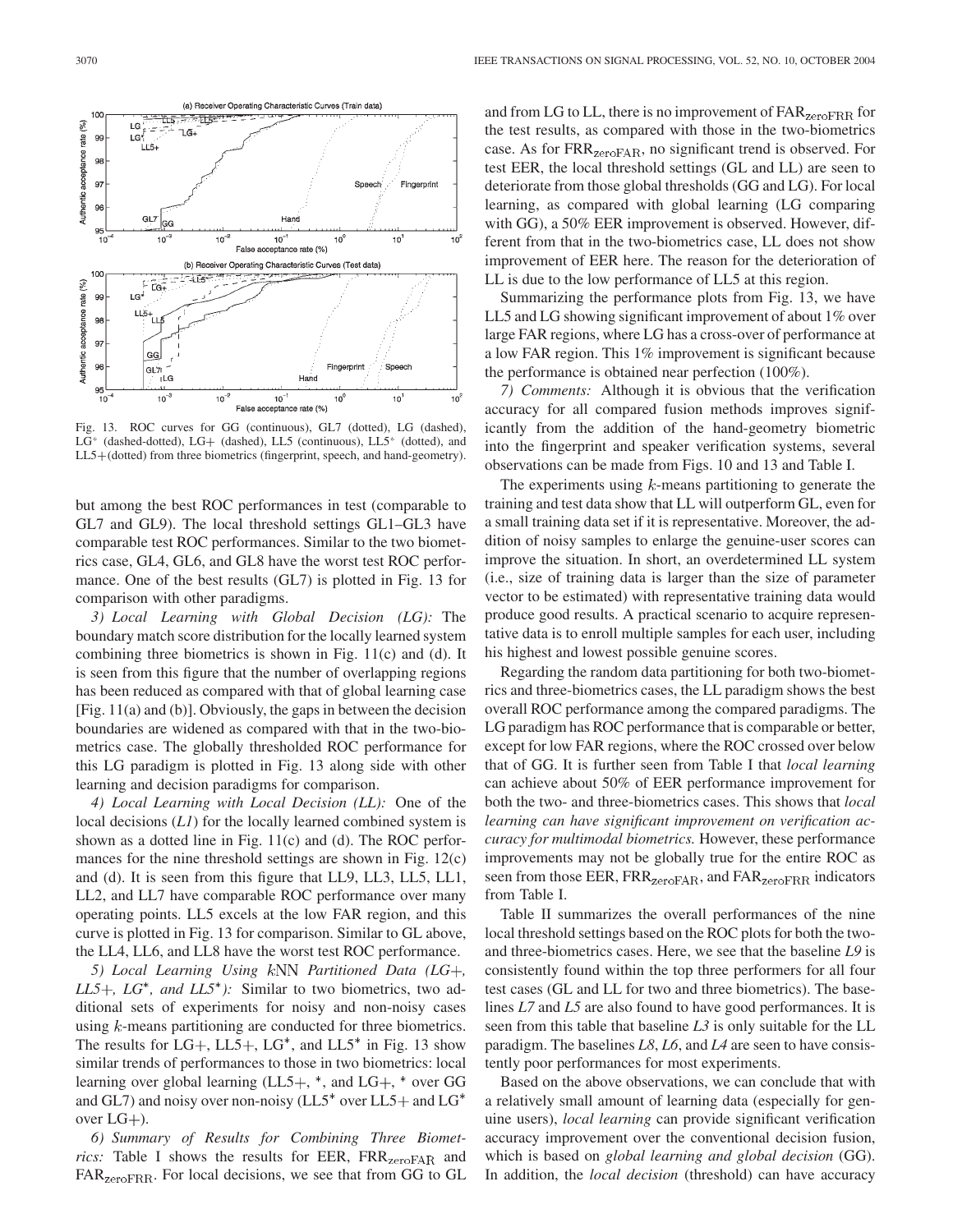TABLE II SUMMARY OF OVERALL ROC ACCURACY FOR COMBINING TWO- AND THREE-BIOMETRICS USING LOCAL DECISIONS

|                  |          | Overall ROC Accuracy |               |                       |  |  |  |  |
|------------------|----------|----------------------|---------------|-----------------------|--|--|--|--|
|                  | Methods. | $Top-3$              | Medium-3      | Bottom-3              |  |  |  |  |
| Two-Biometrics   | $RM-GL$  | GL9, GL7, GL5        | GL3, GL1, GL2 | GL4, GL6, GL8         |  |  |  |  |
|                  | $RM-L$   | LL7. LL3. LL9        | LL1, LL4. LL6 | LL5, LL8, LL2         |  |  |  |  |
| Three-Biometrics | $RM-GL$  | GL9, GL7, GL5        | GL3, GL1, GL2 | GL6, GL4, GL8         |  |  |  |  |
|                  | $RM-LL$  | LL5, LL9, LL3        | LL1, LL2, LL7 | $LL6$ , $LL8$ , $LL4$ |  |  |  |  |

improvement when appropriate threshold settings are selected for each user. From the experiments, we found that *L9*, *L7*, and *L5* are good candidates for use in GL and LL paradigms, and *L3* is only suitable for use in the LL paradigm. To combine two biometrics, we can expect about a 2% to 4% improvement in ROC performance over the conventional GG paradigm at an operating range above 85%. To combine three biometrics, we can expect about a 1% improvement of ROC performance over the conventional GG paradigm at an operating range above 95%. For both cases, the EER may be expected to have about a 50% performance improvement.

## VII. CONCLUSION

In this paper, we proposed to treat the multimodal biometric decision fusion problem as a two stage problem: learning and decision. Based on this treatment, four learning and decision paradigms were identified with one being new in the literature of multimodal biometrics. Possible issues arising from such formulations were addressed. A reduced multivariate polynomial model was introduced to overcome the tedious recursive learning problem, as seen in neural network training. The learning model is advantageous over the exhaustive weights estimation method proposed by Jain and Ross since it requires only a single learning step, and the solution is least-squares optimal. Moreover, the model can accommodate learning of nonlinear decision hyperplanes. Several baselines for local threshold settings and an ROC performance measure were proposed for local decision making. The four learning and decision paradigms were investigated, adopting the reduced polynomial model for biometric decision fusion. Experiments on fingerprint, speech, and hand geometry biometric data showed that local learning alone can improve verification equal error rates of about 50%. The local decision can have accuracy improvement when appropriate threshold settings were selected for each user. Considering the overall ROC performance, the new LL paradigm was found to be the best among the four learning and decision paradigms studied. We thereby conclude that application of local learning and decision can significantly improve the learning accuracy for high security applications. As current investigation is only limited to verification accuracy, we will extend our future research for possible identification applications.

## ACKNOWLEDGMENT

The authors would like to thank Prof. A. K. Jain and the reviewers for their very constructive and insightful comments to improve the paper. The hand geometry data set generated by W. Xiong is also acknowledged.

#### **REFERENCES**

- [1] L. I. Kuncheva, J. C. Bezdek, and R. Duin, "Decision templates for multiple classifier design: An experimental comparison," *Pattern Recogn.*, vol. 34, no. 2, pp. 299–314, 2001.
- [2] R. Brunelli and D. Falavigna, "Personal identification using multiple cues," *IEEE Trans. Pattern Anal. Machine Intell.*, vol. 17, pp. 955–966, Oct. 1995.
- [3] L. Hong and A. Jain, "Integrating faces and fingerprints for person identification," *IEEE Trans. Pattern Anal. Machine Intell.*, vol. 20, pp. 1295–1307, Dec. 1998.
- [4] S. Prabhakar and A. K. Jain, "Decision-level fusion in biometric verification," Michigan State Univ., East Lansing, MI, Tech. Rep. MSU-CSE-00-24, 2000.
- [5] P. Verlinde and G. Chollet, "Combining vocal and visual cues in an identity verification system using  $k$ -NN based classifiers," in *Proc. IEEE 2nd Int. Workshop Multimedia Signal Process.*, 1998, pp. 59–64.
- [6] B. Gutschoven and P. Verlinde, "Multi-modal identity verification using support vector machines (SVM)," in *Proc. 3rd Int. Conf. Inform. Fusion*, vol. 2, 2000, pp. ThB3:3–8.
- [7] S. Ben-Yacoub, Y. Abdeljaoued, and E. Mayoraz, "Fusion of face and speech data for person identity verification," *IEEE Trans. Neural Networks*, vol. 10, pp. 1065–1074, Sept. 1999.
- [8] V. Chatzis, A. G. Bors, and I. Pitas, "Multimodal decision-level fusion for person authentication," *IEEE Trans. Syst., Man, Cybern. A*, vol. 29, pp. 674–680, Nov. 1999.
- [9] J. Bigun, B. Duc, F. Smeraldi, S. Fischer, and A. Makarov, "Multi-modal person authentication," in *Proc. Face Recognition: From Theory to Applicat.*, 1997, pp. 1–25.
- [10] E. S. Bigun, J. Bigun, B. Duc, and S. Fischer, "Expert conciliation for multi modal person authentication systems by bayesian statistics," in *Proc. Audio- Video-Based Biometric Person Authent.*, 1997, pp. 311–318.
- [11] J. Kittler, M. Hatef, R. P. W. Duin, and J. Matas, "On combining classifiers," *IEEE Trans. Pattern Anal. Machine Intell.*, vol. 20, pp. 226–239, Mar. 1998.
- [12] A. K. Jain and A. Ross, "Learning user-specific parameters in a multibiometric system," in *Proc. IEEE Int. Conf. Image Process.*, Rochester, NY, 2002, pp. 57–60.
- [13] K.-A. Toh, W.-Y. Yau, and X. Jiang, "A reduced multivariate polynomial model for multimodal biometrics and classifiers fusion," IEEE Trans. Circuits Syst. Video Technol. (Special Issue on Image- and Video-Based Biometrics), vol. 14, no. 2, pp. 224–233, Feb. 2004, to be published.
- [14] S. Prabhakar and A. K. Jain, "Decision-level fusion in fingerprint verification," *Pattern Recogn.*, vol. 35, no. 4, pp. 861–874, 2002.
- [15] K.-A. Toh, W. Xiong, W.-Y. Yau, and X. Jiang, "Combining fingerprint and hand-geometry verification decisions," in *Proc. Fourth Int. Conf. Audio- Video-Based Biometric Person Authentication*. Guildford, U.K.: Springer, June 2003, pp. 688–696 (AVBPA, LNCS 2688).
- [16] M. Skurichina, S. Raudys, and R. P. W. Duin, "K-nearest neighbors directed noise injection in multilayer perceptron training," *IEEE Trans. Neural Networks*, vol. 11, pp. 504–511, Marf. 2000.
- [17] G. Cybenko, "Approximations by superpositions of a sigmoidal function," *Math. Cont. Signal Syst.*, vol. 2, pp. 303–314, 1989.
- [18] K. Hornik, M. Stinchcombe, and H. White, "Multi-layer feedforward networks are universal approximators," *Neural Networks*, vol. 2, no. 5, pp. 359–366, 1989.
- [19] K.-A. Toh, "Deterministic global optimization for FNN training," *IEEE Trans. Systems, Man Cybern. B*, vol. 33, pp. 977–983, Dec. 2003.
- [20] F. Schwenker, H. A. Kestler, and G. Palm, "Radial-basis-function netowrks: Learning and applications," in *Proc. 4th Int. Conf. Knowledge-Based Intelligent Eng. Syst. Allied Technol.*, Brighton, U.K., 2000, pp. 33–43.